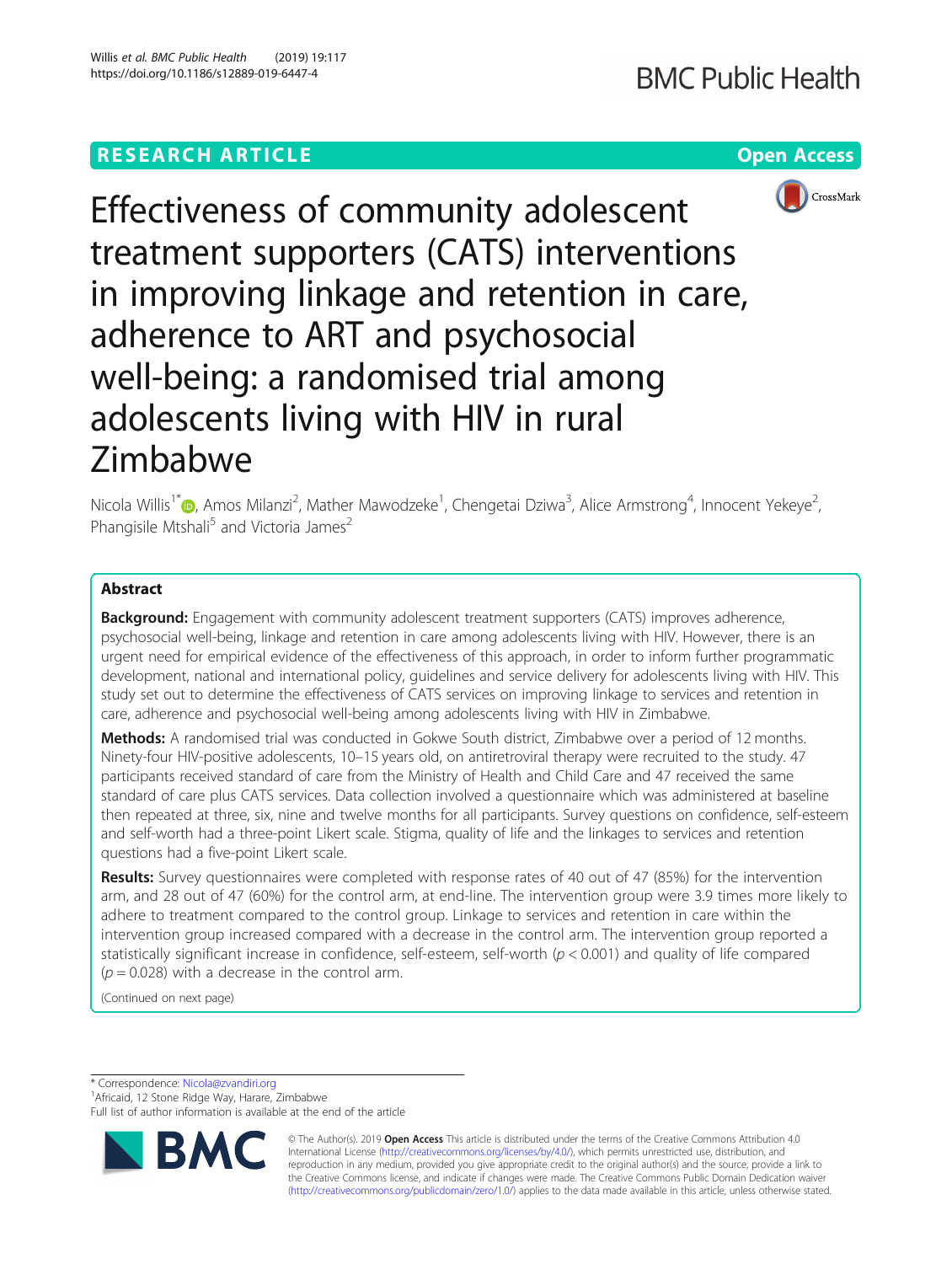#### (Continued from previous page)

**Conclusions:** This study found that adolescents receiving the CATS service had improved linkage to services and retention in care, improved adherence and improved psychosocial well-being compared to adolescents who did not have access to such services.

Trial registration: [PACTR201711002755428.](https://pactr.samrc.ac.za/TrialDisplay.aspx?TrialID=2755) Registered 11 November 2017. Retrospectively registered.

Keywords: HIV, Adolescent, Peers, Adherence, Psychosocial wellbeing, Retention

### Background

There are an estimated 1.8 million adolescents living with HIV (ALHIV) worldwide, of which 82% live in sub-Saharan Africa [[1](#page-8-0)]. This number is likely to increase due to improved survival of adolescents on antiretroviral therapy (ART) and the increasing number of new HIV infections among young people [\[2,](#page-8-0) [3](#page-8-0)]. Recent global efforts have re-focused attention on this age group, resulting in adolescent-focused guidance and implementation of HIV testing, treatment and care for adolescents [\[4](#page-8-0), [5\]](#page-8-0). Zimbabwe, like other countries in the region, has scaled up initiatives to promote case finding, earlier diagnosis and ART initiation, resulting in an estimated 80% of ALHIV now on ART [[6](#page-8-0)].

Despite this success of ART for adolescents, AIDS-related deaths among this age group are not declining and remain among the leading causes of death for this age group in sub-Saharan Africa [\[7,](#page-8-0) [8\]](#page-8-0). There is increasing evidence that suggests that ALHIV have poorer outcomes than children and adults across the HIV care cascade, including poorer retention in care, lower rates of virological suppression and higher rates of mortality [\[2,](#page-8-0) [9](#page-8-0), [10](#page-8-0)]. Additionally, studies have indicated that ALHIV have an increased risk of poor mental health outcomes such as depression  $[11]$ , which is itself associated with poor adherence [\[12](#page-8-0)]. Recognising these challenges for ALHIV, the 2016 WHO consolidated ART guidance now recommends that community-based interventions which support ART adherence and retention in care should also integrate psychosocial support and engage peers in service delivery [[5](#page-8-0), [13\]](#page-8-0). Several examples of group based interventions exist for ALHIV and there is some evidence that these have contributed to improved retention, psychosocial well-being and virological suppression [\[14](#page-8-0)–[16](#page-8-0)]. However, there is a critical need for further evidence of the effectiveness of peer-led community services for ALHIV, particularly for those living in rural settings as most literature to date has focused on urban settings.

The Zvandiri programme is a model of differentiated service delivery for children, adolescents and young people, between the ages of 0 and 24 years, in Zimbabwe [\[17](#page-8-0)]. Adolescents and young people living with HIV between the ages of 18 and 24 years are trained and mentored by Africaid and the Ministry of Health and Child Care (MoHCC) as peer counsellors. These peer counsellors are known as Community Adolescent Treatment Supporters (CATS). After training, the CATS deliver adherence and psychosocial support in their own communities – in health facilities and the homes of other HIV positive children, adolescents and young people. Some programmatic data from Harare, Zimbabwe, suggest that engagement with a CATS improves linkage to services, retention care, adherence and psychosocial well-being and retention in care among young people living with HIV. No previous studies have been conducted on this topic in rural Zimbabwe. However, there is an urgent need for more empirical evidence of the effectiveness of this approach, in order to inform further programme development, national and international policy, guidelines and service delivery for ALHIV.

This study set out to determine the effectiveness of CATS services on improving linkage to services and retention in care, adherence and psychosocial well-being among 100 ALHIV in a rural district of Zimbabwe.

# **Methods**

### Study design

Between December 2014 and November 2015, a 12-month longitudinal survey was conducted in Gokwe South, a rural district in Midlands province, Zimbabwe. Gokwe South District is a communal farming, informal mining community. The study used a randomised trial research design (Fig. [1\)](#page-2-0). Three study sites were randomly selected in consultation with the MoHCC, including two clinics in the intervention arm and one larger clinic in the control arm.

#### Study participants

Ninety-four ALHIV, 10–15 years old, on ART, were recruited to the study from the three study sites (2 intervention and one control). Random number generation in Microsoft Excel was used to generate the random allocation sequence, with 47 participants allocated in each arm. The study used blocked randomisation with a block size of 10 which is ideal given the small sample size. The Ministry of Health and Child Care with technical assistance from Bristol Myers-Squibb generated the random allocation sequence used to assign participants to the control and intervention arm and enrolled the participants to the study. All participants were on ART, aware of their HIV status and not involved with other support services. Participants were all receiving their HIV treatment and care at the study sites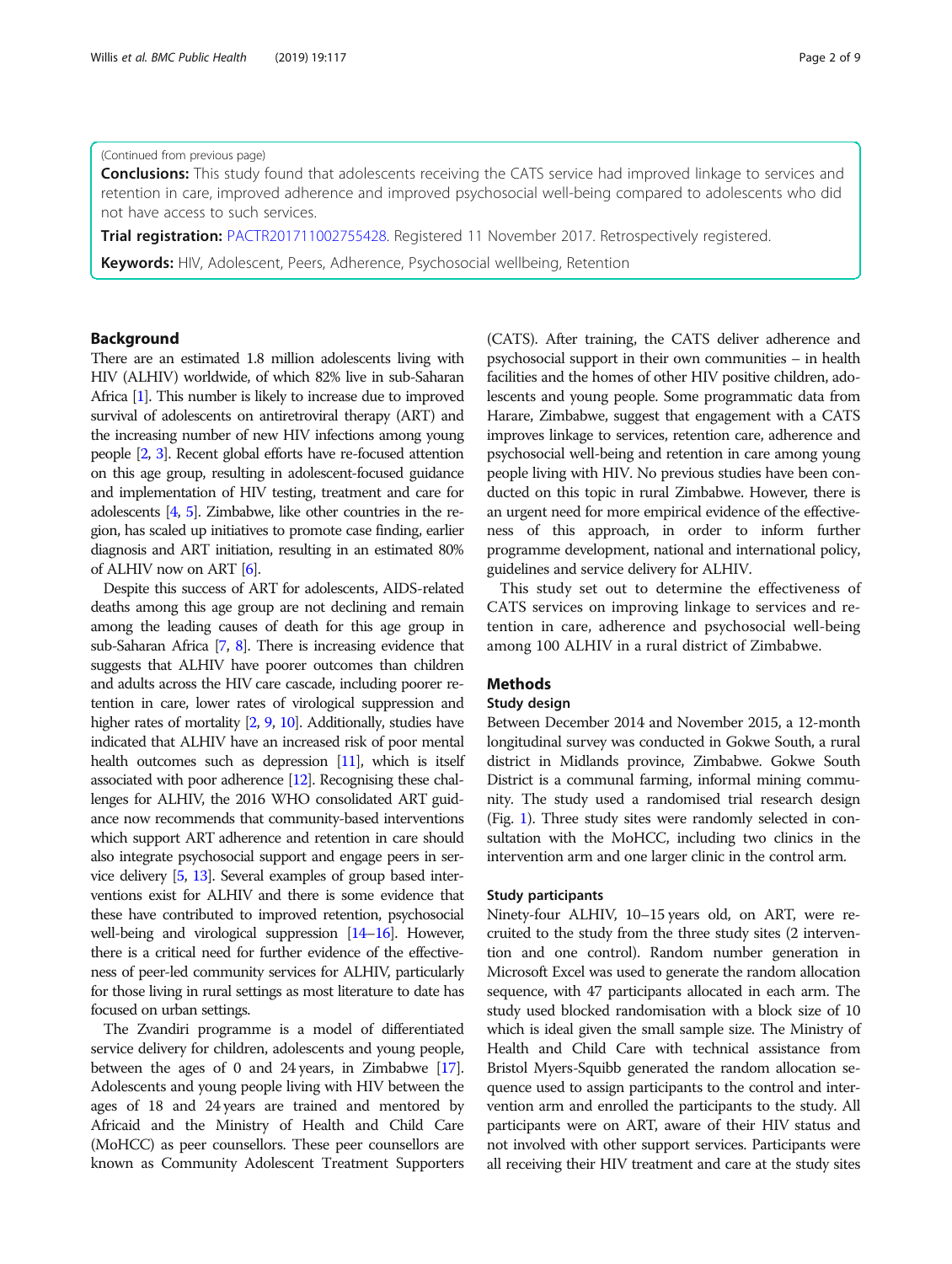<span id="page-2-0"></span>

prior to the start of the study. At each study site, eligible participants were informed of the study during their routine clinic visit and invited to participate in the study.

# Standard of care

Participants in the control arm received the standard of care provided by the MoHCC, including monthly clinic reviews, ART, adherence counselling, CD4 monitoring and management of opportunistic infections. Treatment and care was led by a nurse and/or a primary counsellor.

# Intervention

Participants in the intervention arm received the same standard of care, but were also allocated to one of nine trained and mentored CATS for additional support. This included a weekly home visit during which the allocated CATS provided HIV and ART information and counselling as well as monitored the participants' adherence and general well-being. In the event that the participant was unwell or faced difficulties with adherence, the CATS would refer the participant to the CATS mentor in their district. The mentor would then liaise with the participants' clinic for follow-up. CATS additionally supported caregivers with information and counselling. Participants requiring referral for other services, such as social welfare, were identified through support group or home visits, and

were referred accordingly. All nine CATS attended a weekly feedback meeting with the CATS Mentor at the clinic. Participants in the intervention arm were also encouraged to attend a support group, if they wished.

# Data collection

The study utilised a questionnaire to collect quantitative data on the impact of the CATS intervention on self-reported adherence, psychosocial well-being and retention in care. The survey questionnaire was developed from previously validated questionnaires used in an earlier study among adolescents living with HIV enrolled in the Zvandiri programme [[12](#page-8-0)]. Data collection involved a questionnaire administered at baseline, which was then repeated at three, six, nine and twelve months for all participants, including those in the intervention and control arms.

# Questionnaire

The questionnaire was comprised of five components, namely: demographic information; adherence; psychological well-being, and linkages and retention in care. The questionnaire was translated into Shona, the local language. Data was collected using printed questionnaires. There were 71 closed-ended questions on the survey, i.e. 9 questions on demographics, 16 questions on adherence, 36 questions on psychological well-being and 10 questions on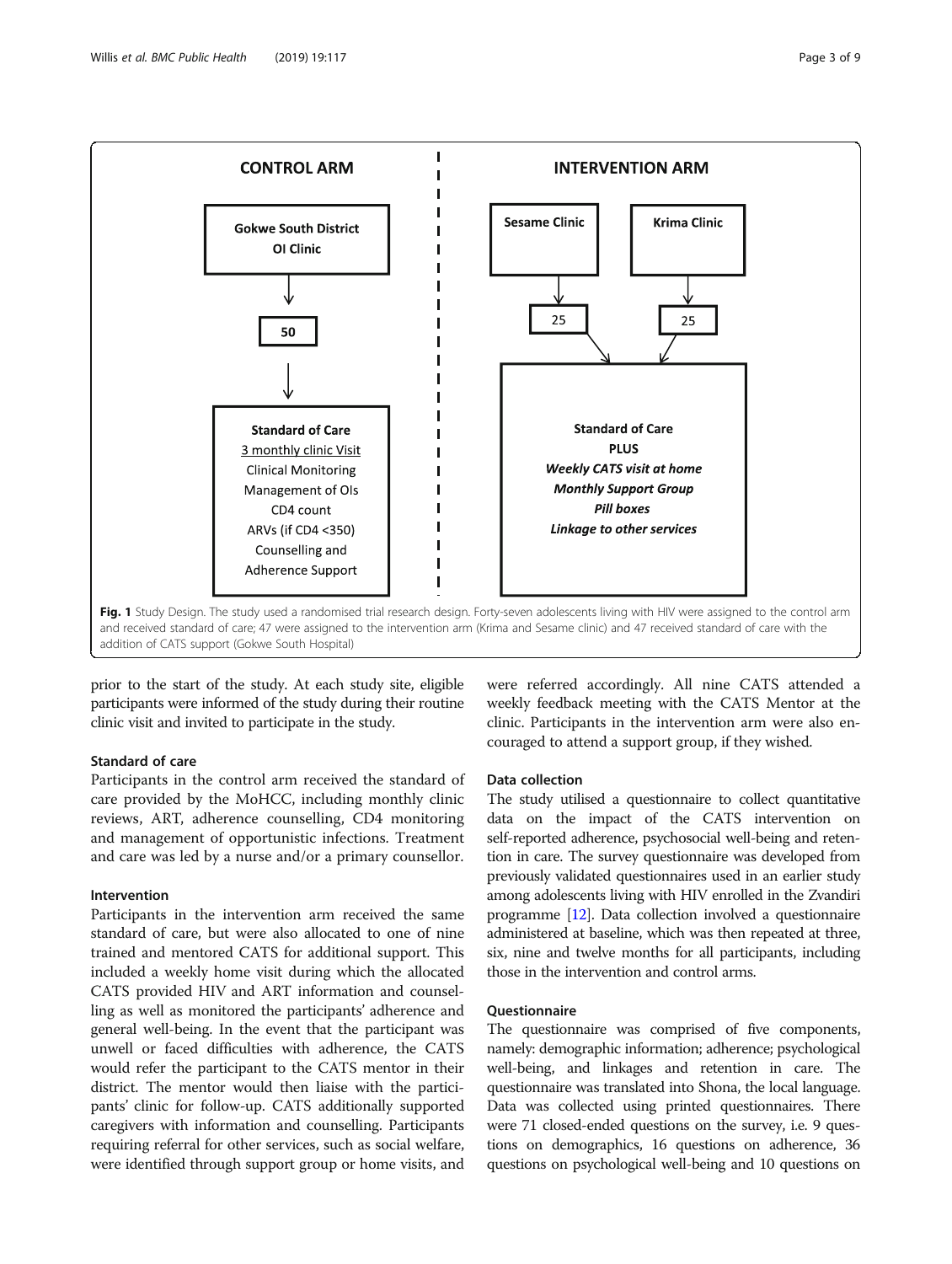linkage and retention in care. The first 11 adherence questions were on knowledge which used "2 = Yes" for those with adherence knowledge, " $1 = a$  little", " $0 = No$ " for those without adherence knowledge and "99 = not applicable". The last five questions on adherence, used " $1 = Yes$ " and "0 = No". The mental health sections had three sections namely; (i) confidence, self-esteem and self-worth and had a three-point Likert scale: " $2 = Yes$ ", " $1 = a$  little" and " $0 = a$ disagree" (ii) stigma and (iii) quality of life sections had a five-point Likert scale: " $4 =$  strongly agree", " $3 =$  agree", " $2 =$ neutral", "1 = disagree" and "0= strongly disagree". The linkages to services and retention questions were answered using five options,  $43 = \text{very much}$ ,  $42 = a$  moderate amount", "1= a little" and "0=not at all".

The questionnaire was pretested with 10 respondents in Gokwe in a separate health centre. Pre-testing assessed the understanding of procedures for administering questionnaires among adolescents living with HIV, as well as the validity and reliability of questions. As a result, some questions were simplified or omitted to prevent response bias.

Trained enumerators conducted data collection. The training familiarised the enumerators with the Zvandiri programme, background and justification for this study, objectives of the study, study methodology, ethical considerations and general research knowledge.

### Data analysis

Data from the baseline, quarterly and twelve-month surveys was analysed using descriptive statistics (proportions, means or point system with 4 being highest while 0 was least) and odds ratios to provide evidence of effectiveness of the CATS intervention on improving linkages and retention, adherence and psychosocial well-being and linkages to health retention and care.

#### Ethical considerations

Ethics approval was granted by the Medical Research Council of Zimbabwe in 2014. Written informed consent was obtained from the caregivers of all participants, and participants were required to give assent prior to their participation in the study.

### Results

### Demographic data

One hundred participants were recruited in to the study, with 50 participants in each arm. However, one participant died and two were lost to follow up in the intervention arm; two participants opted out and one was lost to follow up in the control arm. A total of 47 participants completed the study in each arm (Fig. [2](#page-4-0)).

The majority of participants were female in both intervention (60%) and control arms (62%) at baseline. Most participants in the intervention arm were aged 10 years (33%) followed by those aged 13 (19%) and 14 years (19%). Orphanhood was common with 46% (intervention arm) and 33% (control arm) of participants having lost both parents. Less than 10% were maternal orphans while 17% were paternal orphans. Nearly all respondents were enrolled in primary school education in both the intervention (96%) and control arm (98%). Most ALHIV were living in large household sizes with 4–7 members (46% intervention arm and 64% in control arm).

Survey questionnaires were completed with response rates of 40 out of 47 (85%) for the intervention arm, and 28 out of 47 (60%) for the control arm, at end line (Table [1\)](#page-5-0).

### Linkage to services and retention in care

The intervention group reported a statistically significant improvement in both linkage to services and retention in care between baseline and end line (Table [2\)](#page-6-0). Linkage to services within the intervention group increased from 2.38 points to 3.38 points ( $p < 0.001$ ) while retention to care increased from 3.66 to 3.74  $(p < 0.001)$ . Though lower increases were noted in the control group, there was also a statistically significant increase in linkage to healthcare ( $p < 0.001$ ). However, retention in care within the control group declined from 3.86 points at baseline to 3.31 points at end line.

In the intervention arm, there was an improvement in the number of adolescents who are satisfied with the referrals that have been made for them (23% at baseline to 45% at end line) ( $p = 0.026$ ) and the connection with other helpful young people who are friendly and could understand their situation (10% at baseline to 88% at end line). However, many of these adolescents felt their community does not support them in accessing quality treatment and care (50% at baseline to 23% at end line)  $(p = 0.007)$ . Adolescents felt supported by CATS and support group members in getting the right care and treatment when they needed it (69% at baseline to 93% at end line) ( $p = 0.006$ ). Yet adolescents reported that they were less comfortable discussing their health concerns at local clinics (89% at baseline to 85% at end line)  $(p = 0.571)$ , less satisfied with the medical advice they received from their local clinics (87% at baseline to 78% at end line) ( $p = 0.256$ ) and a lower proportion felt doctors and nurses at their local clinics were accessible when they needed them (75% at baseline to 63% at end line)  $(p = 0.217).$ 

# Adherence

Participants receiving the intervention reported a statistically significant improvement in adherence to ART from 44.2% at baseline to 71.8% at end line (*p*-value = 0.008). The intervention group were 3.9 times more likely to adhere to treatment compared to the control group  $(OR = 3.934)$  $(OR = 3.934)$  $(OR = 3.934)$  (Table 3).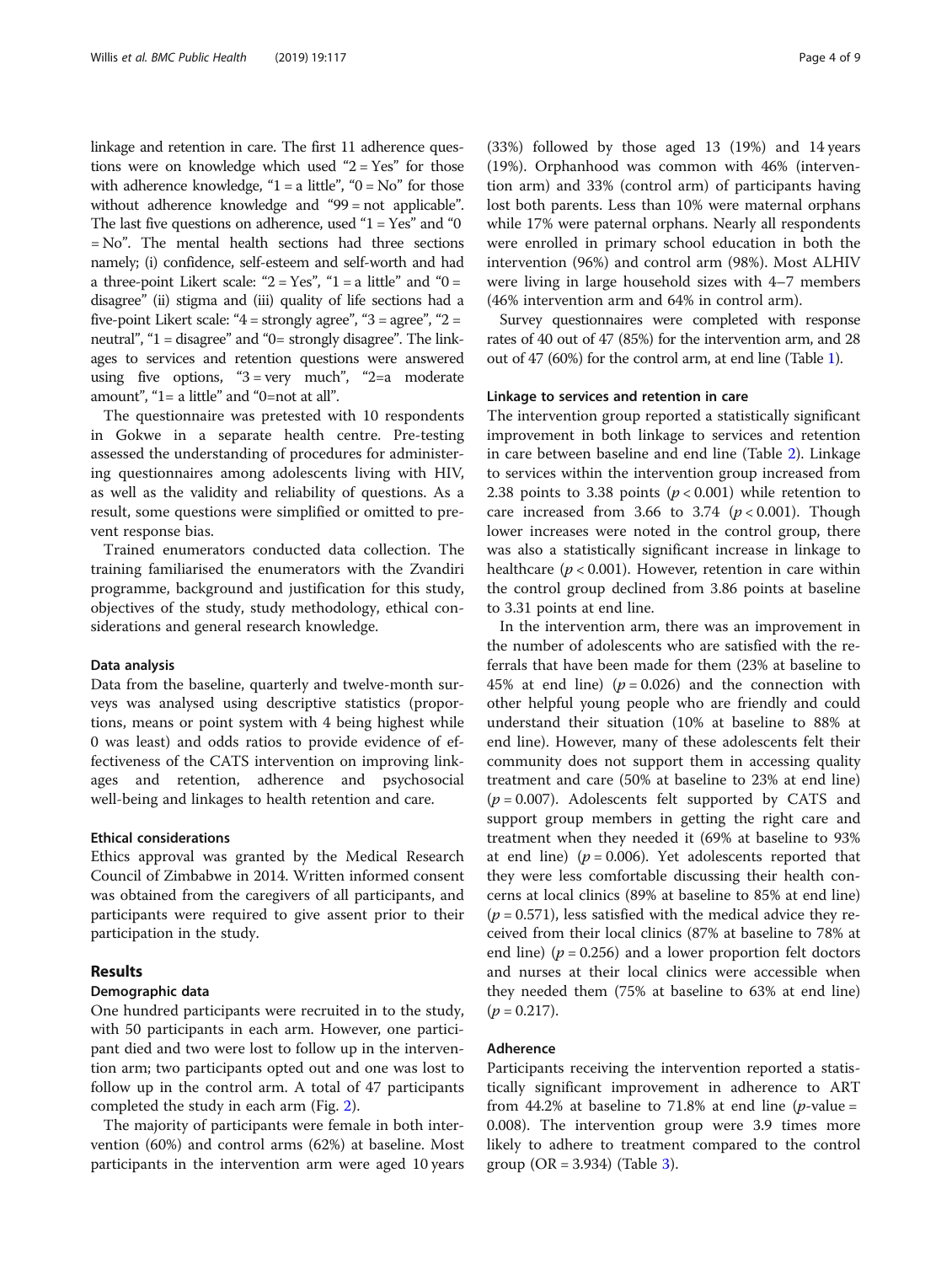

<span id="page-4-0"></span>

# Psychosocial well-being

The intervention group reported a statistically significant increase in confidence, self-esteem and self-worth by 0.49 points ( $p < 0.001$ ). The intervention group reported a decline in stigma, though it was not statistically significant ( $p = 0.848$ ). The control group, however, experienced a statistically significant increase in stigma levels  $(p = 0.01)$ . The intervention group reported a statistically significant improvement in the quality of life by 0.29 points ( $p = 0.028$ ). The control group experienced a statistically significant decline in the quality of life by 0.26 points. (Table [4](#page-7-0), Table [5,](#page-7-0) Table [6](#page-7-0)).

# Discussion

This study set out to determine the effectiveness of Community Adolescent Treatment Supporters (CATS) services on improving linkage to services and retention in care, adherence and psychosocial well-being among 10 to 15-year old ALHIV in a rural district of Zimbabwe. Our findings showed that adolescents receiving CATS services had improved linkage to services, retention in care, self-reported adherence and psychosocial well-being compared to adolescents who did not have access to CATS services.

Engagement with health care services ensures that adolescents with HIV are provided the medical care they need, treatments including ART, information, skills and support. It also gives them the opportunity to express their concerns, highlight needs they may have and learn from others. The goal of these services is to improve the health and well-being of individual adolescents. Yet, adolescents with HIV have been found to have poorer retention in care compared with adults [[2\]](#page-8-0). This is likely due to a variety of individual, social and system related issues. Individual issues include competing priorities, such as: school, social and family commitments, busy routines and limited understanding of the need for engaging in services [[4\]](#page-8-0). Social issues include lack of support or neglect at home, changing households and lack of financial resources for transport or services. At the clinical level, services may not be available at times which are convenient for adolescents, service providers may lack the skills to provide adolescent-responsive services [\[4](#page-8-0), [9](#page-8-0)].

The results of this study show that adolescents receiving CATS services had improved linkage to services and retention in care. CATS are well placed to assist their peers with information about services and to assist them in accessing those services, and to help them remain engaged in care. Differentiated care models of care are now being rolled out in different countries and aim to reduce the frequency of clinic visits for individuals who are virologically suppressed [[13\]](#page-8-0). Yet the clinical and psychosocial circumstances of adolescents are constantly evolving. Community, peer-led interventions should therefore be a critical component of differentiated service delivery for adolescents in order to ensure active follow up and tracking of individual adolescents [\[18](#page-8-0)]. As young people living in the community, CATS are able to reach young people at their point of need in a confidential, safe manner and ensure that they are then linked to the services that they need.

Early initiation of ART is now known to improve mortality and morbidity among people living with HIV, including adolescents [[3\]](#page-8-0). In response, the 2016 WHO ART guidelines recommended early initiation of ART for all people diagnosed with HIV [[5\]](#page-8-0). Yet the success of ART requires optimal adherence to antiretroviral medication [[10\]](#page-8-0). One recent baseline study in Zimbabwe found that, in their cohort, 48% of ALHIV on ART had virologic failure (viral load  $\geq$ 1000 copies/ml) [[18](#page-8-0)]. As the number of adolescents on long term ART continues to increase, as well as the number of those newly initiated on ART, it is critical that national ART programmes be accompanied with evidence-based interventions which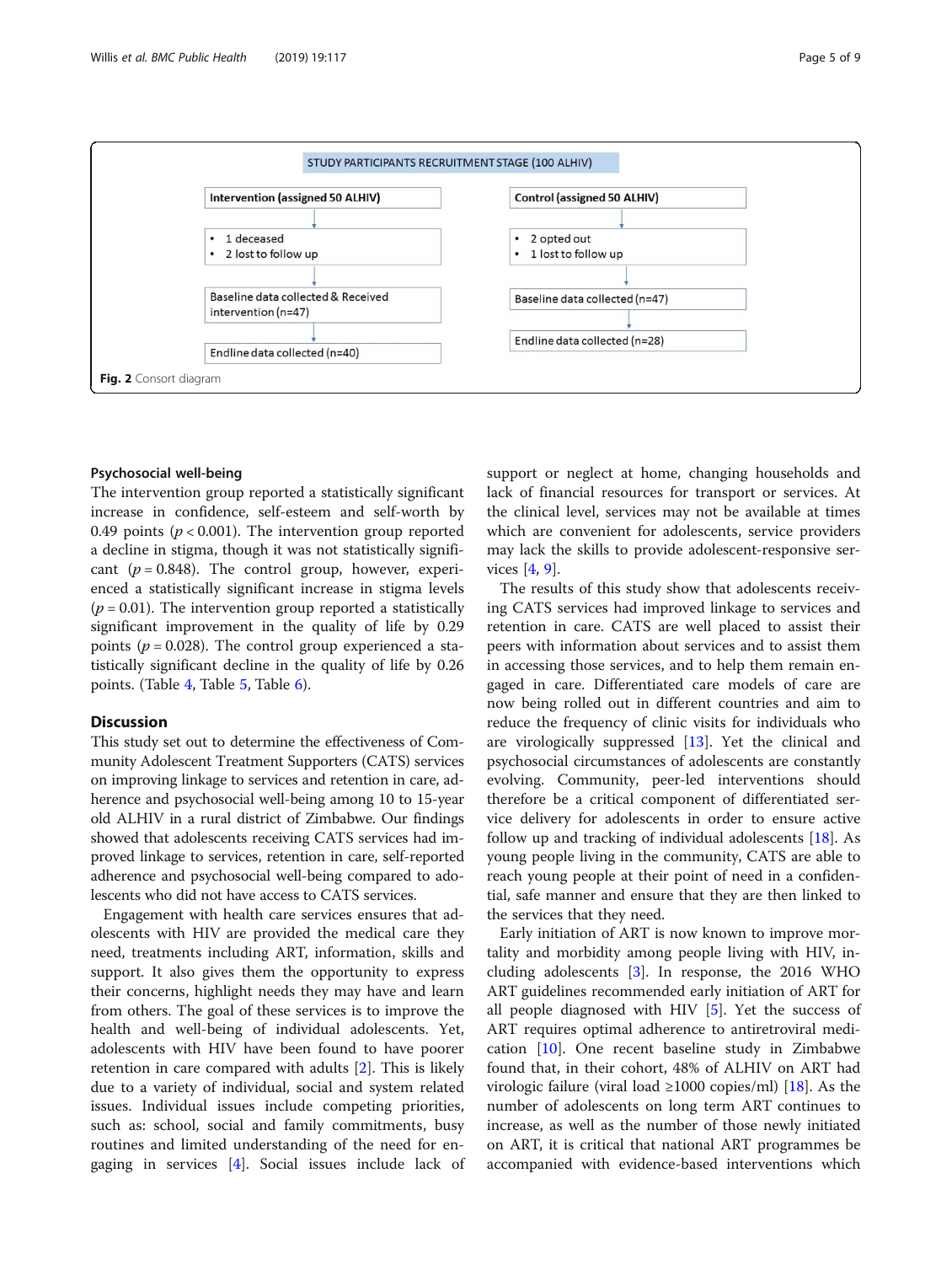# <span id="page-5-0"></span>Table 1 Demographic characteristics of respondents

| Demographic Characteristic         | Baseline (% of total) |         | End line (% of total) |         |  |
|------------------------------------|-----------------------|---------|-----------------------|---------|--|
|                                    | Intervention          | Control | Intervention          | Control |  |
| Ward                               |                       |         |                       |         |  |
| Chisina/Krima/Chisina 3            | 50.0                  | 2.1     | 45.0                  | 0.0     |  |
| Nemangwe/Nemangwe 3                | $50 - 0$              | 0.0     | 50.0                  | 19.2    |  |
| Njelele                            | 0.0                   | 97.9    | 5.0                   | 80.8    |  |
| Age Group                          |                       |         |                       |         |  |
| 10                                 | 32.7                  | 17.0    | 12.5                  | 7.1     |  |
| 11                                 | 5.8                   | 8.5     | 12.5                  | 14.3    |  |
| 12                                 | 9.6                   | 14.9    | 12.5                  | 10.7    |  |
| 13                                 | 19.2                  | 12.8    | 12.5                  | 17.9    |  |
| 14                                 | 19.2                  | 21.3    | 15.0                  | 25.0    |  |
| 15                                 | 13.5                  | 25.5    | 25.0                  | 17.9    |  |
| 16                                 | $0.0\,$               | $0.0\,$ | 10.0                  | 7.1     |  |
| Sex                                |                       |         |                       |         |  |
| Male                               | 40.4                  | 38.3    | 47.5                  | 39.3    |  |
| Female                             | 59.6                  | 61.7    | 52.5                  | 60.7    |  |
| Parental Status                    |                       |         |                       |         |  |
| Both parents are alive             | 26.9                  | 40.4    | 20.0                  | 11.1    |  |
| Mother alive, father dead          | 17.3                  | 17.0    | 25.0                  | 33.3    |  |
| Father alive, mother dead          | 7.7                   | 14.9    | 22.5                  | 22.2    |  |
| Both parents dead                  | 46.2                  | 27.7    | 32.5                  | 33.3    |  |
| Not known                          | 1.9                   | 0.0     | 0.0                   | $0.0\,$ |  |
| Currently in School                |                       |         |                       |         |  |
| Yes                                | 96.2                  | 97.9    | 92.5                  | 96.4    |  |
| No                                 | 3.8                   | 2.1     | $7.5\,$               | 3.6     |  |
| Level at School                    |                       |         |                       |         |  |
| Primary school                     | 86.0                  | 73.9    | 78.4                  | 66.7    |  |
| Secondary School                   | 14.0                  | 26.1    | 21.6                  | 29.6    |  |
| High School                        | 0.0                   | 0.0     | $0.0\,$               | 3.7     |  |
| Currently not in School (due to)   |                       |         |                       |         |  |
| Completed Ordinary /Advanced Level | 0.0                   | 100.0   | 0.0                   | 0.0     |  |
| Did not have money for school fees | 100.0                 | 0.0     | 66.7                  | $0.0\,$ |  |
| Dropped out because of ill health  | 0.0                   | 0.0     | 33.3                  | 100.0   |  |
| Number of People per household     |                       |         |                       |         |  |
| $1 - 3$                            | 36.5                  | 23.4    | 15.0                  | 17.9    |  |
| $4 - 7$                            | 46.2                  | 63.8    | 60.0                  | 67.9    |  |
| $8 - 10$                           | 13.5                  | 10.6    | 25.0                  | 10.7    |  |
| $11 +$                             | 3.8                   | 2.1     | $0.0\,$               | $3.6\,$ |  |
| N                                  | $47\,$                | 40      | $47\,$                | $28\,$  |  |

Demographic characteristics of respondents, including ward, age cohort, sex, parental status, schooling status and level, reasons for not attending school and size of household. Demographic characteristic are given for both the intervention and control arm, and both at baseline and endline.  $N = 47$  for the intervention arm at baseline,  $N = 40$  for the control arm at baseline,  $N = 47$  for the intervention arm at end line, and  $N = 28$  for the control arm at endline

have been found to support adherence, so that adolescents are not only initiated on ART successfully, but that they continue to adhere. Adolescents newly initiating

treatment may still be coming to terms with their HIV status, may not have a treatment supporter and may have many fears around commencing treatment. Those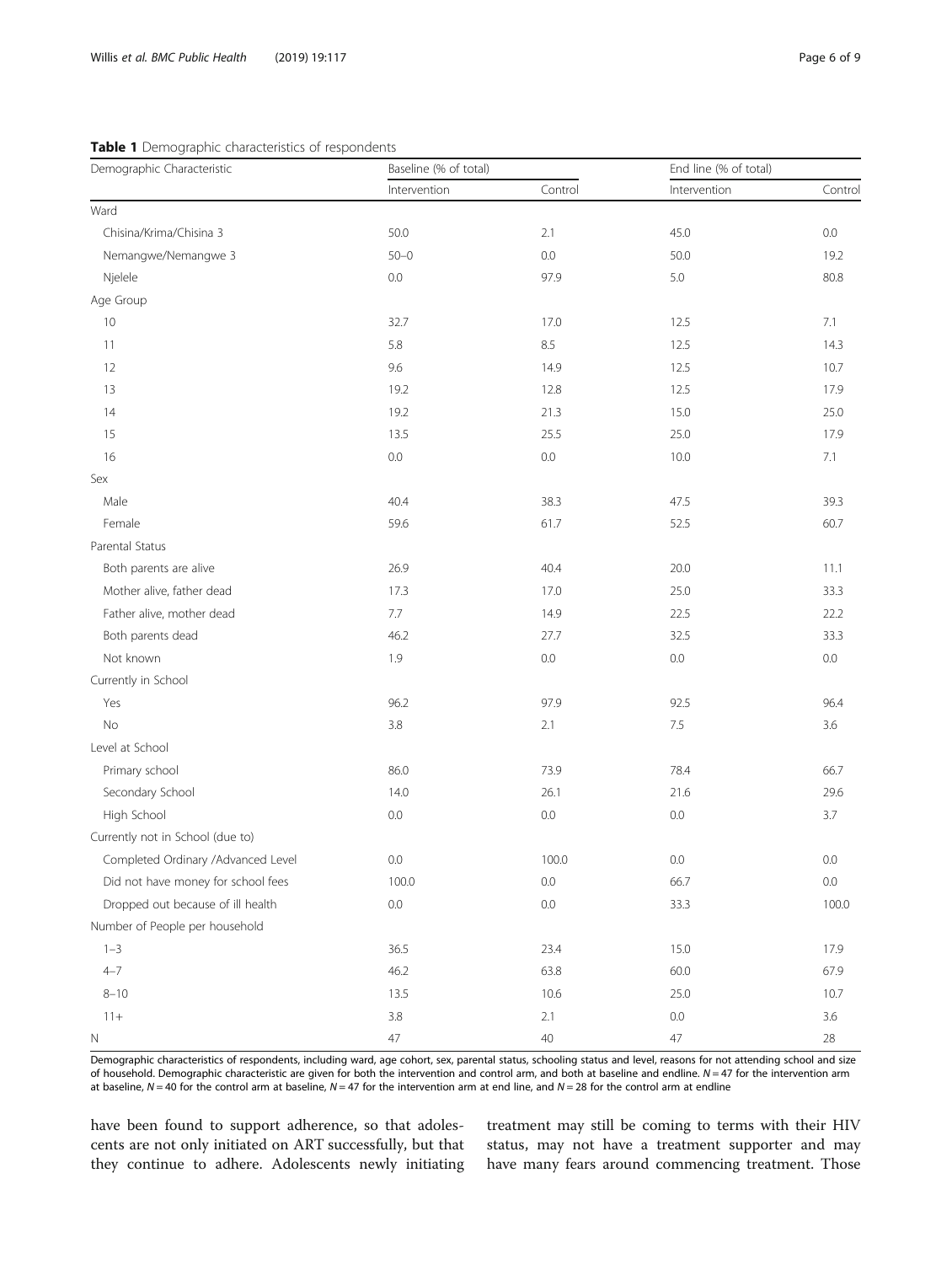<span id="page-6-0"></span>

|           | Intervention         |         |                      | Test for<br>significance | Control    |                      |         |                      | Test for<br>significance |            |
|-----------|----------------------|---------|----------------------|--------------------------|------------|----------------------|---------|----------------------|--------------------------|------------|
|           | Baseline             |         | End line             |                          | $P$ -value | Baseline             |         | Endline              |                          | $P$ -value |
|           | Mean<br>score(95%Cl) | Std Dev | Mean<br>score(95%Cl) | Std Dev                  |            | Mean<br>score(95%Cl) | Std Dev | Mean<br>score(95%Cl) | Std Dev                  |            |
| Linkages  | 2.38(2.21;2.54)      | 0.0824  | 3.38 (3.20:3.56)     | 0.0897                   | 0.001      | 2.34 (2.23:2.45)     | 0.0558  | 2.69 (2.46:2.91)     | 0.1136                   | < 0.001    |
| Retention | 3.66 (3.54:3.79)     | 0.0633  | 3.74 (3.62:3.86)     | 0.0620                   | < 0.001    | 3.86 (3.79:3.92)     | 0.0326  | 3.31 (3.13:3.50)     | 0.0941                   | < 0.001    |
| N         | 47                   |         | 47                   |                          |            | 40                   |         | 28                   |                          |            |

Linkage and Retention in care, is measured using mean score (including 95% CI) given for both the intervention and control arm, and both at baseline and endline. N = 47 for the intervention arm at baseline, N = 40 for the control arm at baseline, N = 47 for the intervention arm at end line, and N = 28 for the control arm at endline. Difference between baseline and endline is statistically significant if  $p < 0.05$ . The **bold text** under p-value column show statistical significance

already on treatment may experience a range of difficulties with adherence, including forgetting to take their medications, pill fatigue, lack of adherence support, or they may be concealing their medication due to fears of stigma and discrimination. Factors contributing to improved adherence in adolescents include treatment literacy, treatment reminders, coping strategies and support from a family member or friend [[4\]](#page-8-0). Peers are well placed to provide this due to their shared experiences and understanding. Similarly, CATS are well placed to provide ART information in a way which other children and adolescents can understand and relate to; they are able to identify and relate with the various challenges which their peers experience and draw on their own experiences to equip them with coping skills and motivation to adhere.

There is increasing evidence that adolescents with HIV are at risk of common mental health disorders [[11](#page-8-0), [12,](#page-8-0) [19](#page-8-0)] and that this affects adherence to ART [[12,](#page-8-0) [20](#page-8-0)], as a result of the various range of psychosocial stressors in their lives. This includes orphaning, grief, stigma and discrimination, coping with their HIV diagnosis, fears for their future and mortality. A recent study in Zimbabwe found that adolescents with HIV and depression attributed their poor mental health to their negative relationships with families and peers [\[20](#page-8-0)]. They identified supportive relationships with family members and peers as being central to the support they required. In this study, adolescents receiving CATS services had improved confidence, self-esteem and self-worth, compared

with adolescents not receiving CATS services. WHO now recommends the integration of mental health within HIV service delivery for all age groups [[5\]](#page-8-0). There is strong evidence to suggest that lay cadres are effective in providing mental health services for people living with HIV in the adult population [[21\]](#page-8-0). While this approach may also be applied to CATS as lay mental health providers [[22\]](#page-8-0), there is no empirical evidence to support this yet. Further investigation of the role of CATS in providing mental health services is now needed.

The findings from this study have contributed to the adoption of the CATS service by the Ministry of Health and Child Care in Zimbabwe as a model of differentiated service delivery for children, adolescents and young people. This intervention is being scaled up across the country, alongside other models of differentiated care. The CATS model has also been documented in the 2017 guidance on differentiated service delivery for adolescents and young key populations  $[18]$  $[18]$ . There is now need for further evaluation of this intervention at scale to measure its effectiveness and replicability and to ensure quality mentorship support and supervision is in place for this cadre of young people.

### Limitations

A potential limitation of this study is that the sample size was small and it may therefore not be possible to make generalisations about the larger population of ALHIV in Gokwe South district, nor other districts in Zimbabwe. In addition, there was a relatively low response rate at end

Table 3 Percentage of adolescents adhering to ART, before and after CATS intervention

| Research Arm | Baseline (%) | Count (N) | End line (%) | Count (N) | Difference (95% CI) | P value | Odds Ratio (95% CI)  |
|--------------|--------------|-----------|--------------|-----------|---------------------|---------|----------------------|
| Intervention | 44.2%        | 47        | '1.8%        |           | 27.6 (7.0, 48.2%)   | 0.0087  | 3.934 (1.404, 11.02) |
| Control      | 48.9%        | 30        | 39.3%        | 28        | 9.6% (-13.7, 32.9%) | 0.419   |                      |

Percentage of adolescents adhering to ART, before and after CATS intervention is given for both the intervention and control arm, and both at baseline and endline. N = 47 for the intervention arm at baseline, N = 39 for the control arm at baseline, N = 47 for the intervention arm at end line, and N = 28 for the control arm at endline. Difference between the baseline and endline is provided (including the 95% CI). Difference between baseline and endline is statistically significant if  $p < 0.05$ . The **bold text** under  $p$ -value column show statistical significance. Odd ratios are further used for statistically significant differences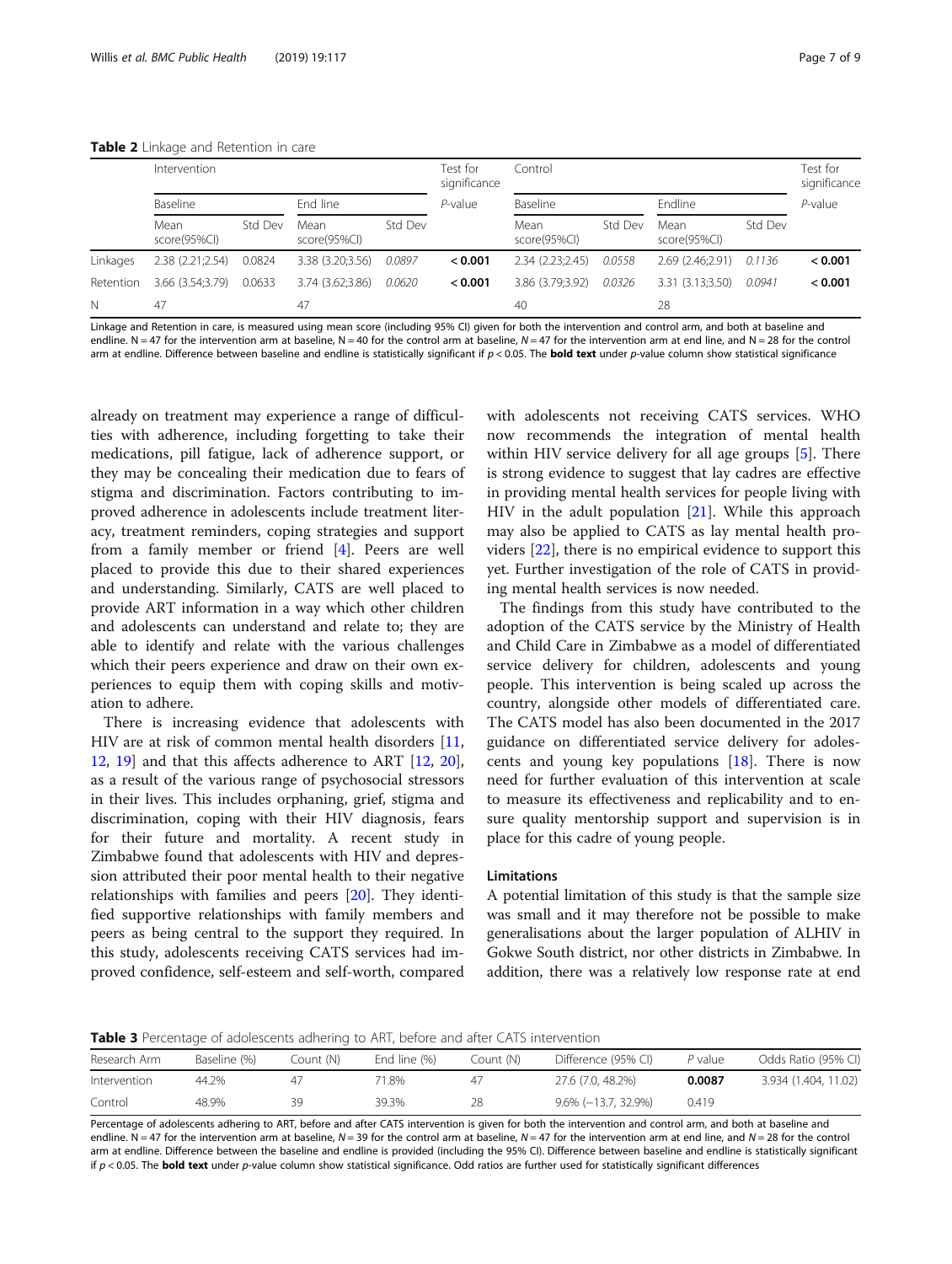<span id="page-7-0"></span>Table 4 Mean respondents' confidence, self-esteem and wellbeing scores, before and after CATS intervention

| Research<br>Arm   | (Mean<br>Score) | (N) | (Mean<br>Score) | (N) | Baseline Count End line Count Difference<br>$(95%$ CI) | $P$ value |
|-------------------|-----------------|-----|-----------------|-----|--------------------------------------------------------|-----------|
| Intervention 2.21 |                 | 47  | -2.70           | 47  | 049<br>(0.313.0.667)                                   | < 0.001   |
| Control           | 245             | 39  | 260             | 28  | 015<br>$(-0.018, 0.318)$                               | 0.078     |

Mean respondents' confidence, self-esteem and well-being scores, before and after CATS intervention is measured using mean score given for both the intervention and control arm, and both at baseline and endline.  $N = 47$  for the intervention arm at baseline,  $N = 39$  for the control arm at baseline,  $N = 47$  for the intervention arm at end line, and  $N = 28$  for the control arm at endline. Difference between the baseline and endline is provided (including the 95% CI). Difference between baseline and endline is statistically significant if  $p < 0.05$ . The **bold text** under p-value column show statistical significance

line in the control arm as participants in this arm were not routinely attending clinic as scheduled. Furthermore, as viral load monitoring was unavailable, this study focused on self-reported adherence, which may be unreliable. Two larger randomised control trials are currently underway in Zimbabwe and address these limitations.

# Conclusion

Data from this study suggest that adolescents living with HIV receiving the CATS service have improved linkage and retention in care, improved adherence and improved psychosocial well-being, compared with adolescents who do not have access to CATS service. Importantly, unexpected outcomes also emerged from the study, including improvements in disclosure rates from caregivers to their children and strong support for the use of pill boxes and adolescent-friendly counselling tools. Furthermore, CATS were accepted and valued by caregivers and health workers. This evidence has been utilised to

Table 5 Mean respondents' stigma scores, before and after CATS intervention

| Research<br>Arm   | (mean<br>point<br>count) |    | (mean<br>point<br>count) | (N) | Baseline Count (N) End line Count Difference P value<br>$(95%$ CI) |       |
|-------------------|--------------------------|----|--------------------------|-----|--------------------------------------------------------------------|-------|
| Intervention 2.79 |                          | 37 | 2.77                     | 24  | 0.02%<br>$(-0.188,$<br>0.228%                                      | 0.848 |
| Control           | 2.52                     | 39 | 3.03                     | 17  | 0.51%<br>(0.13,<br>0.89%                                           | 0.01  |

Mean respondents' stigma scores, before and after CATS intervention is measured using mean score given for both the intervention and control arm, and both at baseline and endline.  $N = 37$  for the intervention arm at baseline.  $N = 39$  for the control arm at baseline,  $N = 24$  for the intervention arm at end line, and  $N = 17$  for the control arm at endline. Difference between the baseline and endline is provided (including the 95% CI). Difference between baseline and endline is statistically significant if  $p < 0.05$ . The **bold text** under p-value column show statistical significance

| Table 6 Mean respondents' quality of life scores, before and |  |  |  |
|--------------------------------------------------------------|--|--|--|
| after CATS intervention                                      |  |  |  |

| Research<br>Arm   | Baseline Count<br>(mean<br>point<br>count) | (N) | End line Count<br>(mean<br>point<br>count) | (N) | Difference<br>$(95%$ CI) | $P$ value |
|-------------------|--------------------------------------------|-----|--------------------------------------------|-----|--------------------------|-----------|
| Intervention 3.16 |                                            | 47  | 3.450                                      | 47  | 0.29<br>(0.031.0.549)    | 0.028     |
| Control           | 3.61                                       | 39  | 3.35                                       | -28 | 0.26<br>(0.61, 0.459)    | 0.011     |

Mean respondents' quality of life scores, before and after CATS intervention is given for both the intervention and control arm, and both at baseline and endline.  $N = 47$  for the intervention arm at baseline,  $N = 39$  for the control arm at baseline,  $N = 47$  for the intervention arm at end line, and  $N = 28$  for the control arm at endline. Difference between the baseline and endline is provided (including the 95% CI). Difference between baseline and endline is statistically significant if  $p < 0.05$ . The **bold text** under p-value column show statistical significance

inform the scale-up of CATS services within the district, as well as other districts across Zimbabwe with the support of the Ministry of Health and Child Care. Further research is now needed to establish the effectiveness of the CATS service on a larger scale and on viral suppression to provide additional evidence around the effectiveness of this model.

#### Abbreviations

AIDS: Acquired immune deficiency syndrome; ALHIV: Adolescents living with HIV; ART: Antiretroviral therapy; ARVs: Antiretroviral medicines; CATS: Community adolescent treatment supporters; HIV: Human immunodeficiency virus; MoHCC: Ministry of health and child care; WHO: World health organisation

#### Acknowledgements

The authors extend their gratitude to the Ministry of Health and Child Care for supporting this study and to the CATS for their considerable commitment and hard work in the implementation of the intervention. The authors wish to sincerely thank all the adolescents who participated in this study as well as their caregivers.

#### Funding

Funding for the study was provided by the Bristol-Myers Squibb Foundation (BMSF). PM from BMSF also contributed as an author of the final manuscript.

#### Availability of data and materials

The data is not publicly available but can be obtained from the corresponding author (NW) on [info@zvandiri.org](mailto:info@zvandiri.org). No permissions are needed to obtain the data.

#### Authors' contributions

NW led the conceptualisation and design of the study, together with VJ, AM, IY, CD, MM and PM. MM collected programmatic data. AM, CD and IY analysed the programmatic data. NW led the interpretation of the results and writing of the manuscript, together with AA, CD, AM, IY and VJ. All authors read and approved the final manuscript.

#### Ethics approval and consent to participate

Ethics approval was granted by the Medical Research Council of Zimbabwe in 2014 with approval number MRCZ/A/1814. As all participants were minors, written informed consent was obtained from the caregivers of all participants' as well as written assent from all participants prior to their participation in the study.

# Consent for publication

Not applicable, manuscript does not contain data from any individual person.

#### Competing interests

PM is an employee of the Bristol-Myers Squibb Foundation (BMSF).